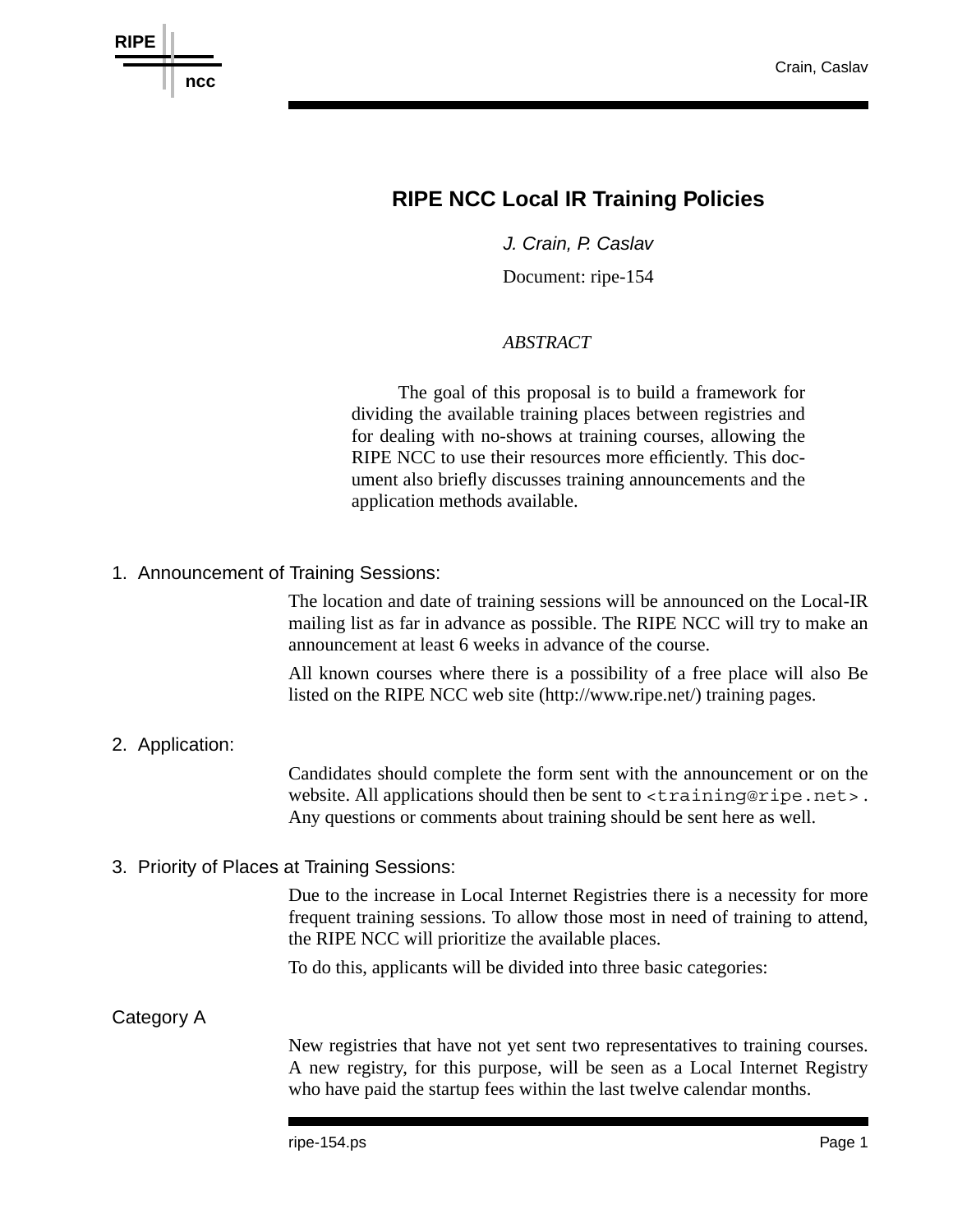

If an applicant becomes a no-show then their registry will be considered to have used the available place and this will be noted as used accordingly. This